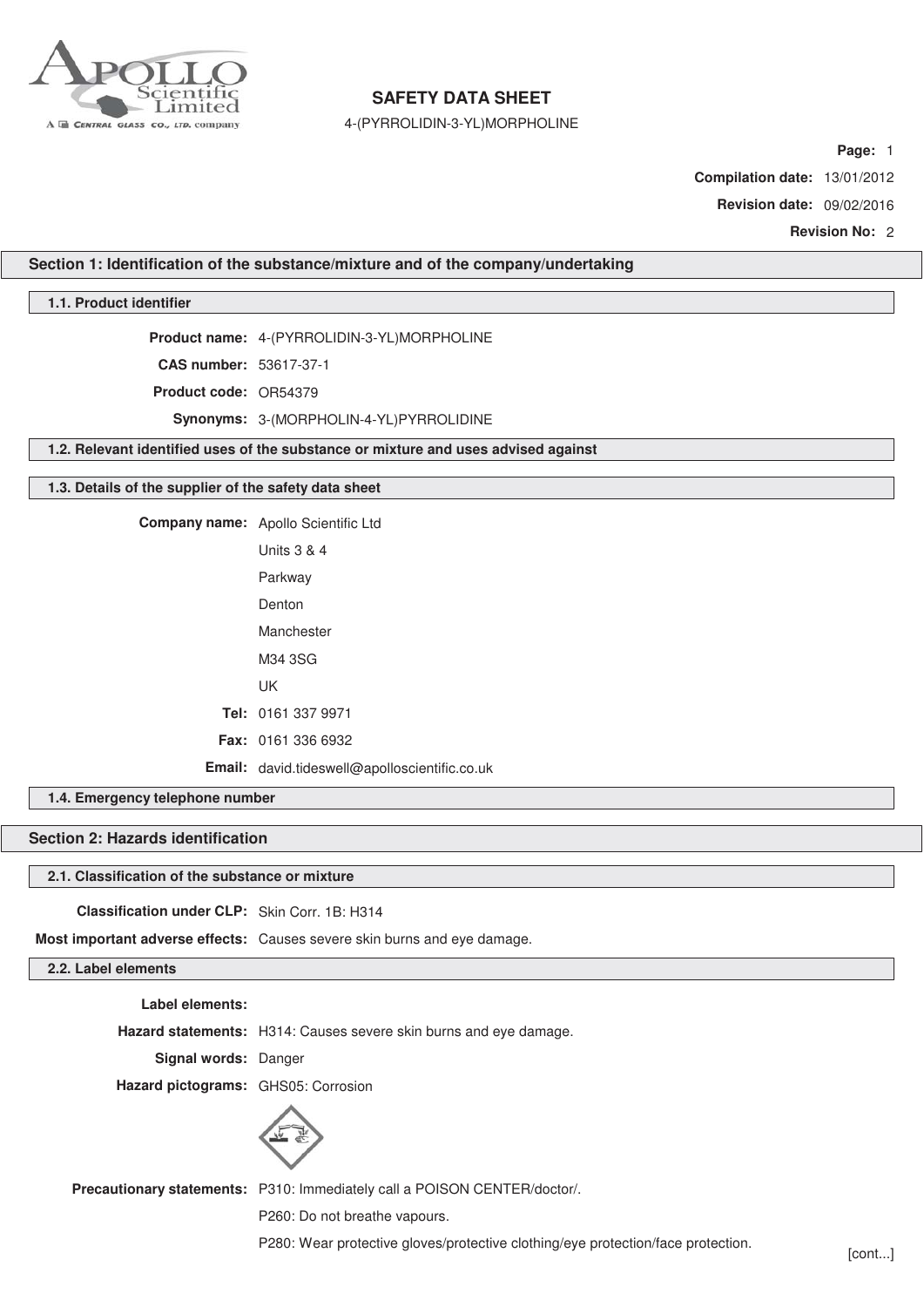#### 4-(PYRROLIDIN-3-YL)MORPHOLINE

## **2.3. Other hazards**

#### **PBT:** This product is not identified as a PBT/vPvB substance.

## **Section 3: Composition/information on ingredients**

## **3.1. Substances**

#### **Chemical identity:** 4-(PYRROLIDIN-3-YL)MORPHOLINE

**CAS number:** 53617-37-1

## **Section 4: First aid measures**

## **4.1. Description of first aid measures**

**Skin contact:** Remove all contaminated clothes and footwear immediately unless stuck to skin. Drench the affected skin with running water for 10 minutes or longer if substance is still on skin. Transfer to hospital if there are burns or symptoms of poisoning.

- **Eye contact:** Bathe the eye with running water for 15 minutes. Transfer to hospital for specialist examination.
	- **Ingestion:** Wash out mouth with water. Do not induce vomiting. Give 1 cup of water to drink every 10 minutes. If unconscious, check for breathing and apply artificial respiration if necessary. If unconscious and breathing is OK, place in the recovery position. Transfer to hospital as soon as possible.
	- **Inhalation:** Remove casualty from exposure ensuring one's own safety whilst doing so. If unconscious and breathing is OK, place in the recovery position. If conscious, ensure the casualty sits or lies down. If breathing becomes bubbly, have the casualty sit and provide oxygen if available. Transfer to hospital as soon as possible.

## **4.2. Most important symptoms and effects, both acute and delayed**

**Skin contact:** Blistering may occur. Progressive ulceration will occur if treatment is not immediate.

**Eye contact:** Corneal burns may occur. May cause permanent damage.

- **Ingestion:** Corrosive burns may appear around the lips. Blood may be vomited. There may be bleeding from the mouth or nose.
- **Inhalation:** There may be shortness of breath with a burning sensation in the throat. Exposure may cause coughing or wheezing.

## **4.3. Indication of any immediate medical attention and special treatment needed**

## **Section 5: Fire-fighting measures**

#### **5.1. Extinguishing media**

**Extinguishing media:** Carbon dioxide, dry chemical powder, foam. Suitable extinguishing media for the

surrounding fire should be used. Use water spray to cool containers.

## **5.2. Special hazards arising from the substance or mixture**

**Exposure hazards:** Corrosive. In combustion emits toxic fumes of carbon dioxide / carbon monoxide.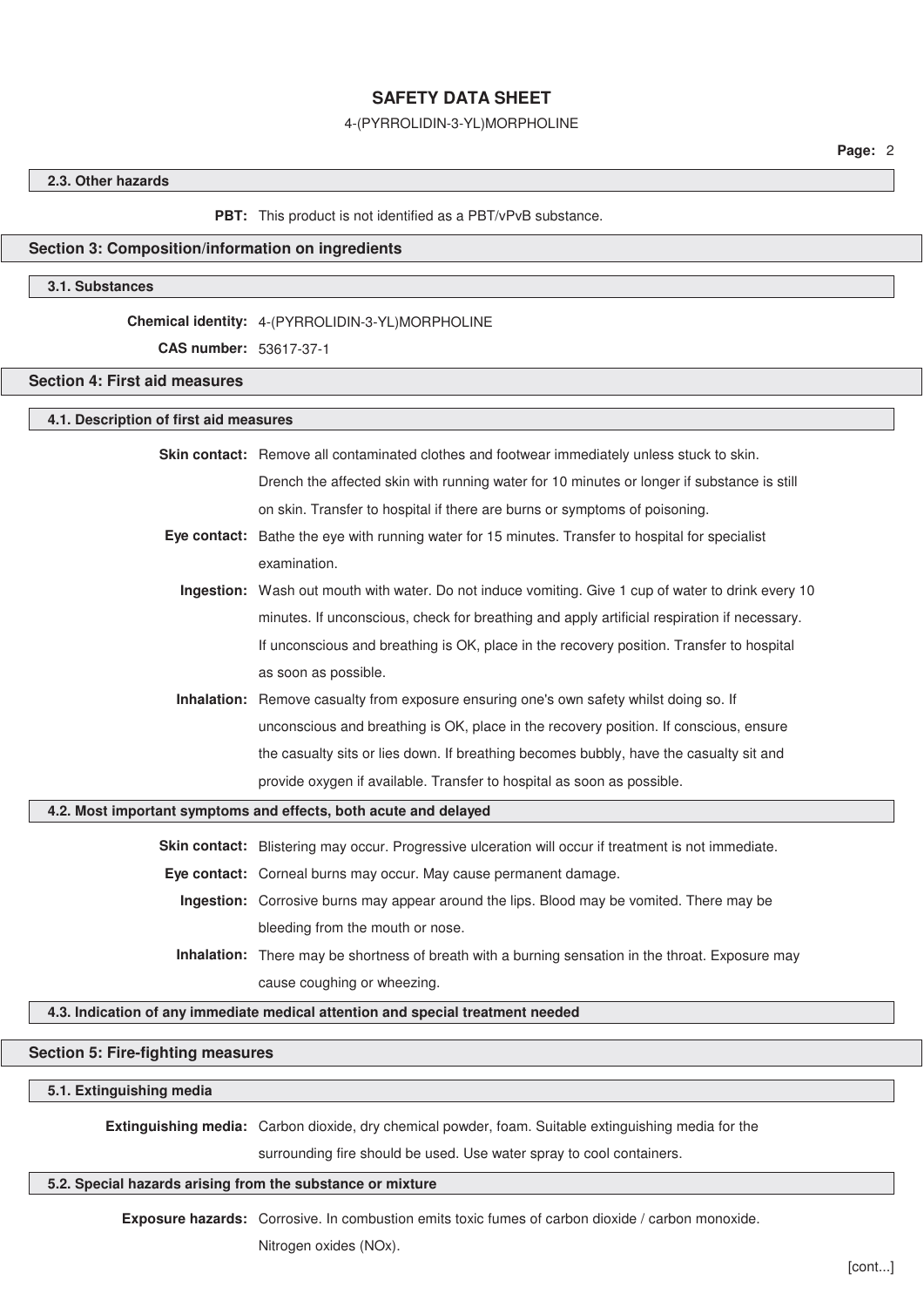## 4-(PYRROLIDIN-3-YL)MORPHOLINE

#### **5.3. Advice for fire-fighters**

**Advice for fire-fighters:** Wear self-contained breathing apparatus. Wear protective clothing to prevent contact with skin and eyes.

## **Section 6: Accidental release measures**

## **6.1. Personal precautions, protective equipment and emergency procedures**

**Personal precautions:** Notify the police and fire brigade immediately. If outside keep bystanders upwind and away from danger point. Mark out the contaminated area with signs and prevent access to unauthorised personnel. Do not attempt to take action without suitable protective clothing - see section 8 of SDS. Turn leaking containers leak-side up to prevent the escape of liquid.

#### **6.2. Environmental precautions**

**Environmental precautions:** Do not discharge into drains or rivers. Contain the spillage using bunding.

## **6.3. Methods and material for containment and cleaning up**

**Clean-up procedures:** Clean-up should be dealt with only by qualified personnel familiar with the specific substance. Absorb into dry earth or sand. Transfer to a closable, labelled salvage container for disposal by an appropriate method.

## **6.4. Reference to other sections**

#### **Section 7: Handling and storage**

### **7.1. Precautions for safe handling**

**Handling requirements:** Avoid direct contact with the substance. Ensure there is sufficient ventilation of the area.

Do not handle in a confined space. Avoid the formation or spread of mists in the air. Only use in fume hood.

#### **7.2. Conditions for safe storage, including any incompatibilities**

**Storage conditions:** Store in a cool, well ventilated area. Keep container tightly closed. Air sensitive. Store under Argon.

**Suitable packaging:** Must only be kept in original packaging.

## **7.3. Specific end use(s)**

**Specific end use(s):** No data available.

#### **Section 8: Exposure controls/personal protection**

**8.1. Control parameters**

**Workplace exposure limits:** No data available.

#### **DNEL/PNEC Values**

**DNEL / PNEC** No data available.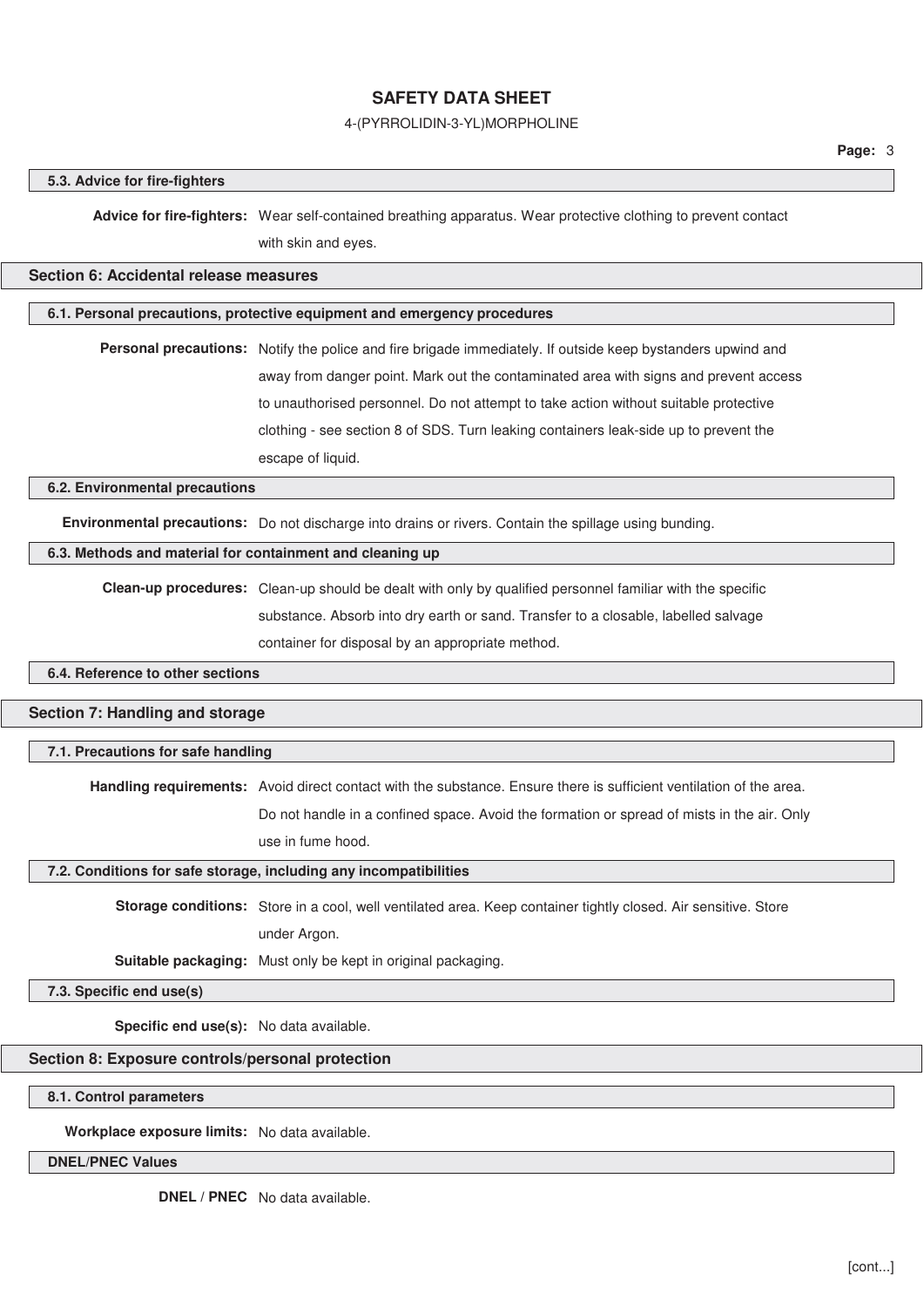## 4-(PYRROLIDIN-3-YL)MORPHOLINE

#### **8.2. Exposure controls**

**Engineering measures:** Ensure there is sufficient ventilation of the area.

**Respiratory protection:** Self-contained breathing apparatus must be available in case of emergency.

**Hand protection:** Impermeable gloves.

**Eye protection:** Tightly fitting safety goggles. Ensure eye bath is to hand.

**Skin protection:** Impermeable protective clothing.

# **Section 9: Physical and chemical properties**

#### **9.1. Information on basic physical and chemical properties**

**State:** Liquid

**Colour:** colourless - yellow

### **9.2. Other information**

**Other information:** No data available.

## **Section 10: Stability and reactivity**

**10.1. Reactivity**

**Reactivity:** Stable under recommended transport or storage conditions.

## **10.2. Chemical stability**

**Chemical stability:** Stable under normal conditions.

## **10.3. Possibility of hazardous reactions**

**Hazardous reactions:** Hazardous reactions will not occur under normal transport or storage conditions.

**10.4. Conditions to avoid**

**Conditions to avoid:** Heat. Air.

**10.5. Incompatible materials**

**Materials to avoid:** Strong oxidising agents. Acids.

## **10.6. Hazardous decomposition products**

**Haz. decomp. products:** In combustion emits toxic fumes of carbon dioxide / carbon monoxide. Nitrogen oxides

(NOx).

## **Section 11: Toxicological information**

#### **11.1. Information on toxicological effects**

## **Relevant hazards for substance:**

| Hazaro                    | Route      | <b>Basis</b>          |
|---------------------------|------------|-----------------------|
| Skin corrosion/irritation | <b>DRM</b> | Hazardous: calculated |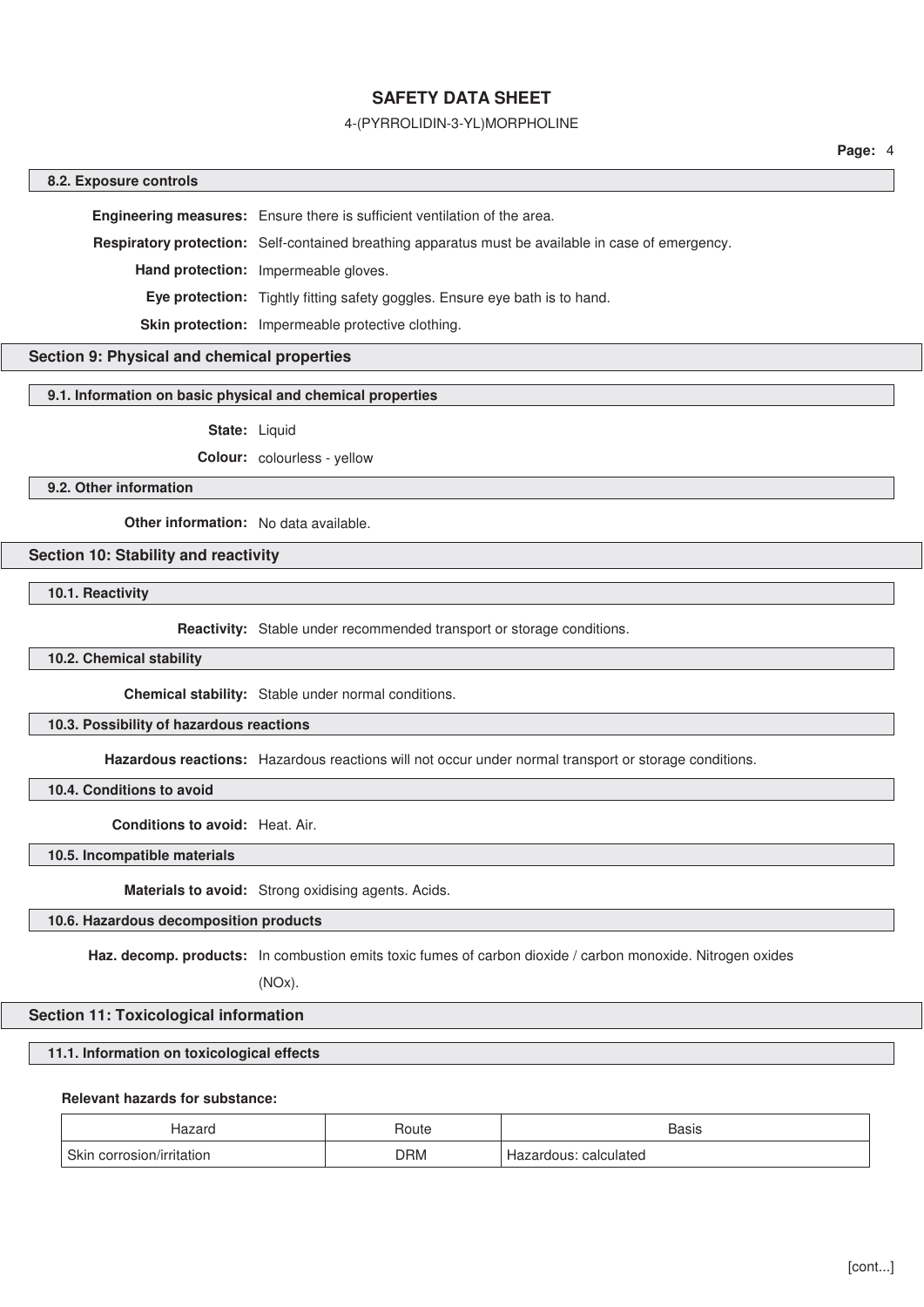4-(PYRROLIDIN-3-YL)MORPHOLINE

|                                                                                                              |                                                                             |                              |                                                                   |                                                                                                          | Page: 5 |  |
|--------------------------------------------------------------------------------------------------------------|-----------------------------------------------------------------------------|------------------------------|-------------------------------------------------------------------|----------------------------------------------------------------------------------------------------------|---------|--|
|                                                                                                              | Serious eye damage/irritation                                               |                              | <b>OPT</b>                                                        | Hazardous: calculated                                                                                    |         |  |
|                                                                                                              | Symptoms / routes of exposure                                               |                              |                                                                   |                                                                                                          |         |  |
|                                                                                                              |                                                                             |                              |                                                                   |                                                                                                          |         |  |
|                                                                                                              |                                                                             |                              |                                                                   | Skin contact: Blistering may occur. Progressive ulceration will occur if treatment is not immediate.     |         |  |
|                                                                                                              |                                                                             |                              | Eye contact: Corneal burns may occur. May cause permanent damage. |                                                                                                          |         |  |
|                                                                                                              |                                                                             |                              |                                                                   | Ingestion: Corrosive burns may appear around the lips. Blood may be vomited. There may be                |         |  |
|                                                                                                              |                                                                             |                              | bleeding from the mouth or nose.                                  |                                                                                                          |         |  |
| Inhalation: There may be shortness of breath with a burning sensation in the throat. Exposure may            |                                                                             |                              |                                                                   |                                                                                                          |         |  |
|                                                                                                              |                                                                             |                              | cause coughing or wheezing.                                       |                                                                                                          |         |  |
|                                                                                                              | <b>Section 12: Ecological information</b>                                   |                              |                                                                   |                                                                                                          |         |  |
|                                                                                                              | 12.1. Toxicity                                                              |                              |                                                                   |                                                                                                          |         |  |
|                                                                                                              |                                                                             |                              |                                                                   |                                                                                                          |         |  |
|                                                                                                              | Ecotoxicity values: No data available.                                      |                              |                                                                   |                                                                                                          |         |  |
|                                                                                                              | 12.2. Persistence and degradability                                         |                              |                                                                   |                                                                                                          |         |  |
|                                                                                                              | Persistence and degradability: No data available.                           |                              |                                                                   |                                                                                                          |         |  |
|                                                                                                              | 12.3. Bioaccumulative potential                                             |                              |                                                                   |                                                                                                          |         |  |
|                                                                                                              | Bioaccumulative potential: No data available.                               |                              |                                                                   |                                                                                                          |         |  |
|                                                                                                              | 12.4. Mobility in soil                                                      |                              |                                                                   |                                                                                                          |         |  |
|                                                                                                              |                                                                             | Mobility: No data available. |                                                                   |                                                                                                          |         |  |
|                                                                                                              | 12.5. Results of PBT and vPvB assessment                                    |                              |                                                                   |                                                                                                          |         |  |
|                                                                                                              | PBT identification: This product is not identified as a PBT/vPvB substance. |                              |                                                                   |                                                                                                          |         |  |
|                                                                                                              | 12.6. Other adverse effects                                                 |                              |                                                                   |                                                                                                          |         |  |
|                                                                                                              | <b>Other adverse effects:</b> No data available.                            |                              |                                                                   |                                                                                                          |         |  |
|                                                                                                              | <b>Section 13: Disposal considerations</b>                                  |                              |                                                                   |                                                                                                          |         |  |
|                                                                                                              |                                                                             |                              |                                                                   |                                                                                                          |         |  |
|                                                                                                              | 13.1. Waste treatment methods                                               |                              |                                                                   |                                                                                                          |         |  |
|                                                                                                              |                                                                             |                              |                                                                   | Disposal operations: Transfer to a suitable container and arrange for collection by specialised disposal |         |  |
|                                                                                                              |                                                                             |                              |                                                                   | company. MATERIAL SHOULD BE DISPOSED OF IN ACCORDANCE WITH LOCAL,                                        |         |  |
|                                                                                                              |                                                                             |                              | STATE AND FEDERAL REGULATIONS                                     |                                                                                                          |         |  |
| Disposal of packaging: Dispose of as special waste in compliance with local and national regulations Observe |                                                                             |                              |                                                                   |                                                                                                          |         |  |
|                                                                                                              |                                                                             |                              | all federal, state and local environmental regulations.           |                                                                                                          |         |  |
|                                                                                                              |                                                                             |                              |                                                                   | NB: The user's attention is drawn to the possible existence of regional or national                      |         |  |
|                                                                                                              |                                                                             |                              | regulations regarding disposal.                                   |                                                                                                          |         |  |

# **Section 14: Transport information**

**14.1. UN number**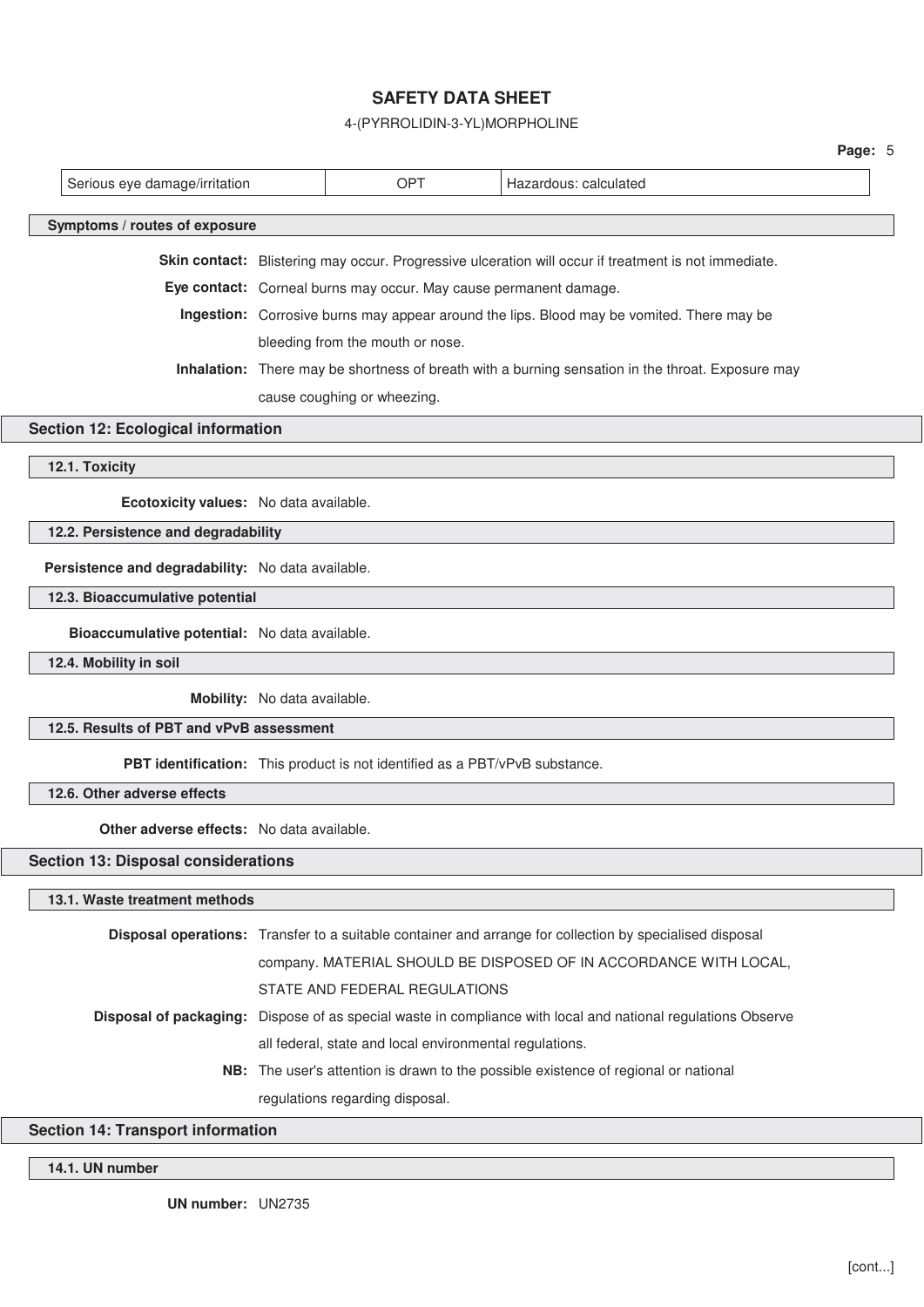## 4-(PYRROLIDIN-3-YL)MORPHOLINE

## **14.2. UN proper shipping name**

## **Shipping name:** AMINES, LIQUID, CORROSIVE, N.O.S.

## **14.3. Transport hazard class(es)**

**Transport class:** 8

**14.4. Packing group**

**Packing group:** III

**14.5. Environmental hazards**

**Environmentally hazardous:** No **Marine pollutant:** No **Marine pollutant:** No

**14.6. Special precautions for user**

**Tunnel code:** E

**Transport category:** 3

## **Section 15: Regulatory information**

**15.1. Safety, health and environmental regulations/legislation specific for the substance or mixture**

### **15.2. Chemical Safety Assessment**

**Chemical safety assessment:** A chemical safety assessment has not been carried out for the substance or the mixture by the supplier.

# **Section 16: Other information**

| <b>Other information</b> |                                                                                                                     |
|--------------------------|---------------------------------------------------------------------------------------------------------------------|
|                          | Other information: This safety data sheet is prepared in accordance with Commission Regulation (EU) No<br>453/2010. |
|                          | * Data predicted using computational software. Toxtree - Toxic Hazard Estimation by                                 |
|                          | decision tree approach. http://ecb.jrc.ec.europa.eu/qsar/qsar-tools/index.php?                                      |
|                          | c=TOXTREE                                                                                                           |
|                          | ~ Data predicted using computational software ACD/ToxSuite v 2.95.1 Copyright 1994-                                 |
|                          | 2009 ACD/labs, Copyright 2001-2009 Pharma Algorithms, Inc, Advanced Chemistry                                       |
|                          | Development, Inc (ACD/Labs). http://www.acdlabs.com/products/pc_admet/tox/tox/                                      |
|                          | Phrases used in s.2 and s.3: H314: Causes severe skin burns and eye damage.                                         |
|                          | Legal disclaimer: The material is intended for research purposes only and should be handled exclusively             |
|                          | by those who have been fully trained in safety, laboratory and chemical handling                                    |
|                          | procedures. The above information is believed to be correct to the best of our                                      |
|                          | knowledge. The above information is believed to be correct to the best of our knowledge                             |
|                          | at the date of its publication, but should not be considered to be all inclusive. It should                         |
|                          | be used only as a guide for safe handling, storage, transportation and disposal. We                                 |
|                          | cannot guarantee that the hazards detailed in this document are the only hazards that                               |
|                          | exist for this product. This is not a warranty and Apollo Scientific Ltd shall not be held                          |